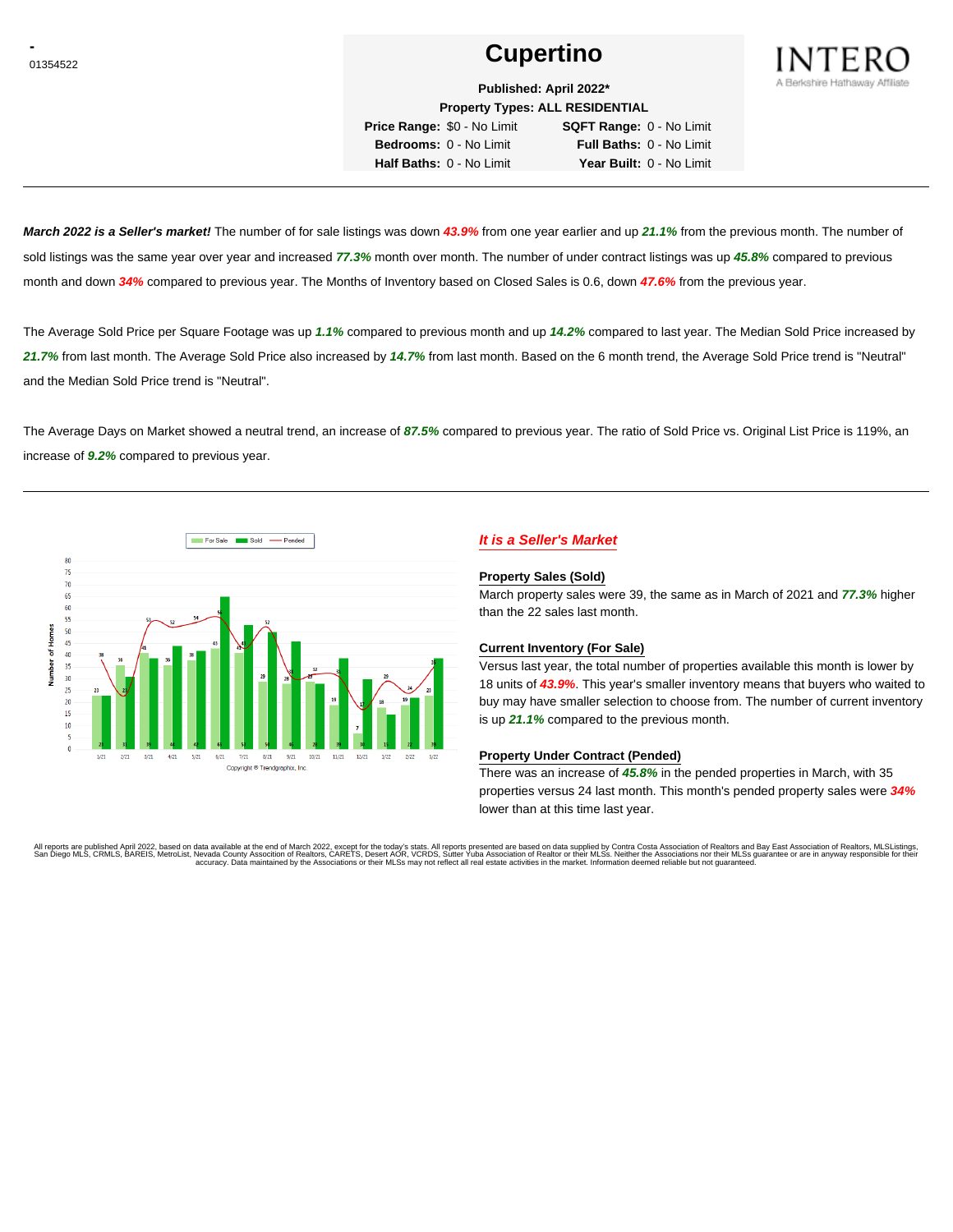# **Cupertino Cupertino**



**Published: April 2022\***

**Property Types: ALL RESIDENTIAL**

**Price Range:** \$0 - No Limit **SQFT Range:** 0 - No Limit

**Bedrooms:** 0 - No Limit **Full Baths:** 0 - No Limit **Half Baths:** 0 - No Limit **Year Built:** 0 - No Limit

## **The Average Sold Price per Square Footage is Appreciating\***

The Average Sold Price per Square Footage is a great indicator for the direction of property values. Since Median Sold Price and Average Sold Price can be impacted by the 'mix' of high or low end properties in the market, the Average Sold Price per Square Footage is a more normalized indicator on the direction of property values. The March 2022 Average Sold Price per Square Footage of \$1416 was up **1.1%** from \$1400 last month and up **14.2%** from \$1240 in March of last year.

\* Based on 6 month trend – Appreciating/Depreciating/Neutral





### **The Days on Market Shows Neutral Trend\***

The average Days on Market (DOM) shows how many days the average property is on the market before it sells. An upward trend in DOM trends to indicate a move towards more of a Buyer's market, a downward trend indicates a move towards more of a Seller's market. The DOM for March 2022 was 15, up **66.7%** from 9 days last month and up **87.5%** from 8 days in March of last year.

#### **The Sold/Original List Price Ratio Remains Steady\*\***

The Sold Price vs. Original List Price reveals the average amount that sellers are agreeing to come down from their original list price. The lower the ratio is below 100% the more of a Buyer's market exists, a ratio at or above 100% indicates more of a Seller's market. This month Sold Price vs. Original List Price of 119% is down **2.5%** % from last month and up from **9.2%** % in March of last year.

\* Based on 6 month trend – Upward/Downward/Neutral

\*\* Based on 6 month trend - Rising/Falling/Remains Steady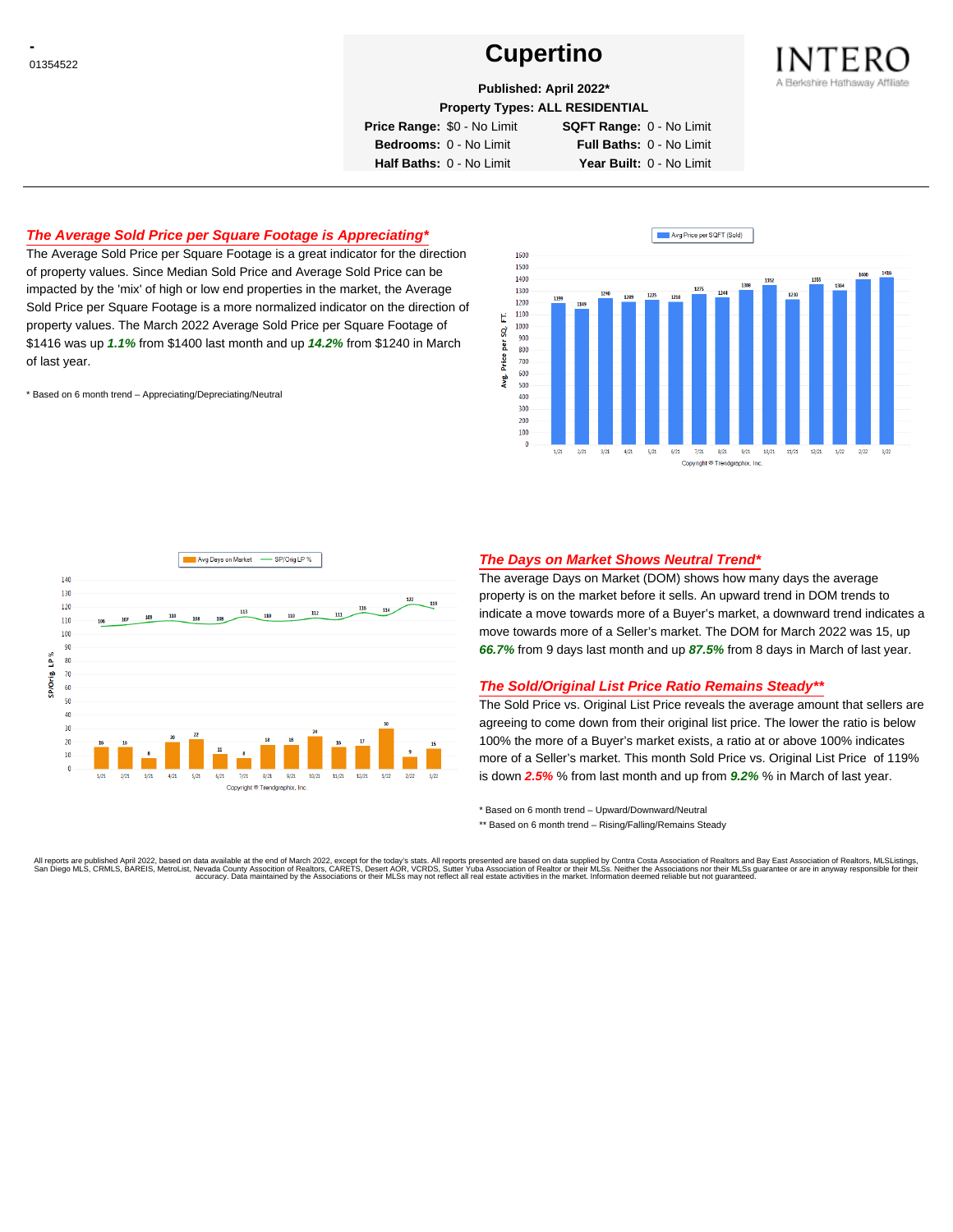# **Cupertino Cupertino**



## **Published: April 2022\***

**Property Types: ALL RESIDENTIAL**

**Price Range:** \$0 - No Limit **SQFT Range:** 0 - No Limit

**Bedrooms:** 0 - No Limit **Full Baths:** 0 - No Limit

**Half Baths:** 0 - No Limit **Year Built:** 0 - No Limit

### **The Average For Sale Price is Appreciating\***

The Average For Sale Price in March was \$2,749,000, up **34.2%** from \$2,049,000 in March of 2021 and up **1%** from \$2,721,000 last month.

#### **The Average Sold Price is Neutral\***

The Average Sold Price in March was \$2,517,000, up **3.7%** from \$2,428,000 in March of 2021 and up **14.7%** from \$2,194,000 last month.

#### **The Median Sold Price is Neutral\***

The Median Sold Price in March was \$2,650,000, up **10.4%** from \$2,400,000 in March of 2021 and up **21.7%** from \$2,178,000 last month.

\* Based on 6 month trend – Appreciating/Depreciating/Neutral





## **It is a Seller's Market\***

A comparatively lower Months of Inventory is more beneficial for sellers while a higher months of inventory is better for buyers.

\*Buyer's market: more than 6 months of inventory Seller's market: less than 3 months of inventory Neutral market: 3 – 6 months of inventory

#### **Months of Inventory based on Closed Sales**

The March 2022 Months of Inventory based on Closed Sales of 0.6 was decreased by **47.6%** compared to last year and down **34.7%** compared to last month. March 2022 is Seller's market.

#### **Months of Inventory based on Pended Sales**

The March 2022 Months of Inventory based on Pended Sales of 0.7 was decreased by **12.9%** compared to last year and down **12.6%** compared to last month. March 2022 is Seller's market.